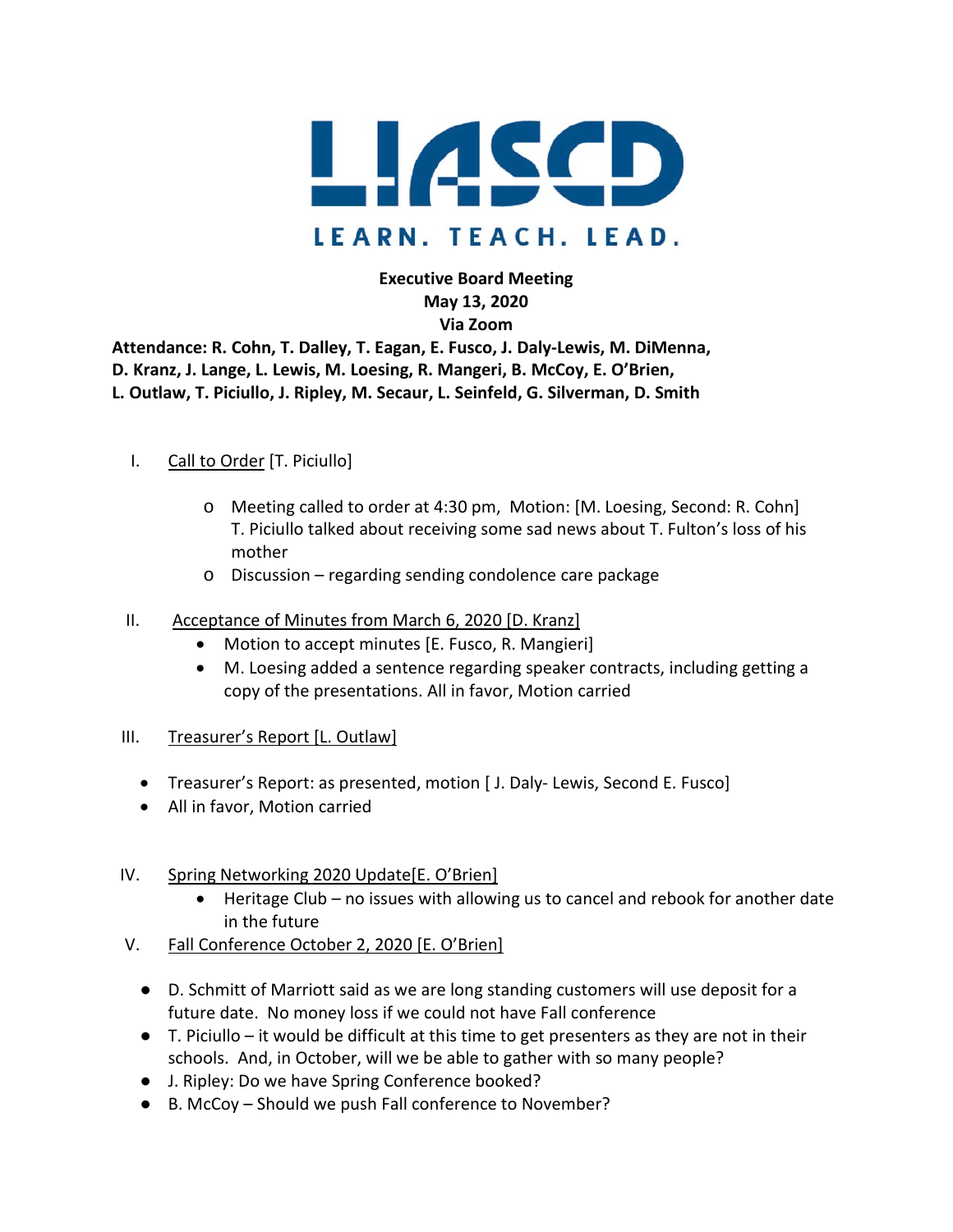- Combine with Fall networking
- L. Lewis: New standards coming, new Science test, move Fall conference format to Spring, move Jay and Judy to later
- $\bullet$  G. Silverman We have the date for Spring 2021
- J. Daly Lewis Maybe host a Zoom meeting in the Fall for all, modestly priced
- L. Seinfeld: Columbia TC Reading-Writing Project was a good experience with their virtual platform
- D. Kranz Flip the presentations with Fall conference concepts to Spring
- T. Piciullo: Shared his screen with the contract for presenters and the topic 'Understanding by Design meets Neuroscience'
- M. DiMenna: Let's look for a more timely topic based on what we and our students are going through in the virtual world
- L. Lewis: SEL or Support for Technology
- M. Secaur: Share virtual success stories
- Motion: L. Lewis postpone the Fall conference to the Spring date of March 5, 2021; Second: M. DiMenna; all in favor, Motion carried

# VI. Spring Conference 2021 [E. O'Brien]

- T.Piciullo: Move Judy Willis and Jay McTighe to Spring 2022
- E. O'Brien: will establish date for Spring 2022 with Marriott and then reach out to presenters
- G. Silverman: Spring 2022 Would be a great leadership event.
- J. Lange We do not need a motion.
- T. Piciullo, B. McCoy and E. O'Brien: to look into Spring 2022 date, see what we get back. E. O'Brien will call Debbie for Marriott and give her the information
- J. Daly-Lewis: we could do a zoom for Fall with Breakout rooms
- G.Silverman: suggested that we should come to our June 12 Zoom meeting with our suggestions concerning SEL, Remote Learning, Teacher Evaluation, Grading, etc.
- T. Piciullo: reserve the date for Fall for either virtual or on site for networking
- B. McCoy: 11/18/20 or 11/19/20 could be a hold the spot at Marriott, also, ask Heritage club to hold a date.

# VII. End of Year Dinner and Summer Retreat [B. McCoy]

- Cancel Dinner for June 12, 2020.
- Summer Retreat: T.Piciullo No contract signed with Danfords
- Move dinner to late August or early September as a kickoff meeting
- Keep Board Meeting for June 12, 2020 via Zoom at 4:30
- Motion: Cancel June 12 dinner [J. Lange, Second: Mark Secaur]; all in favor, motion carried